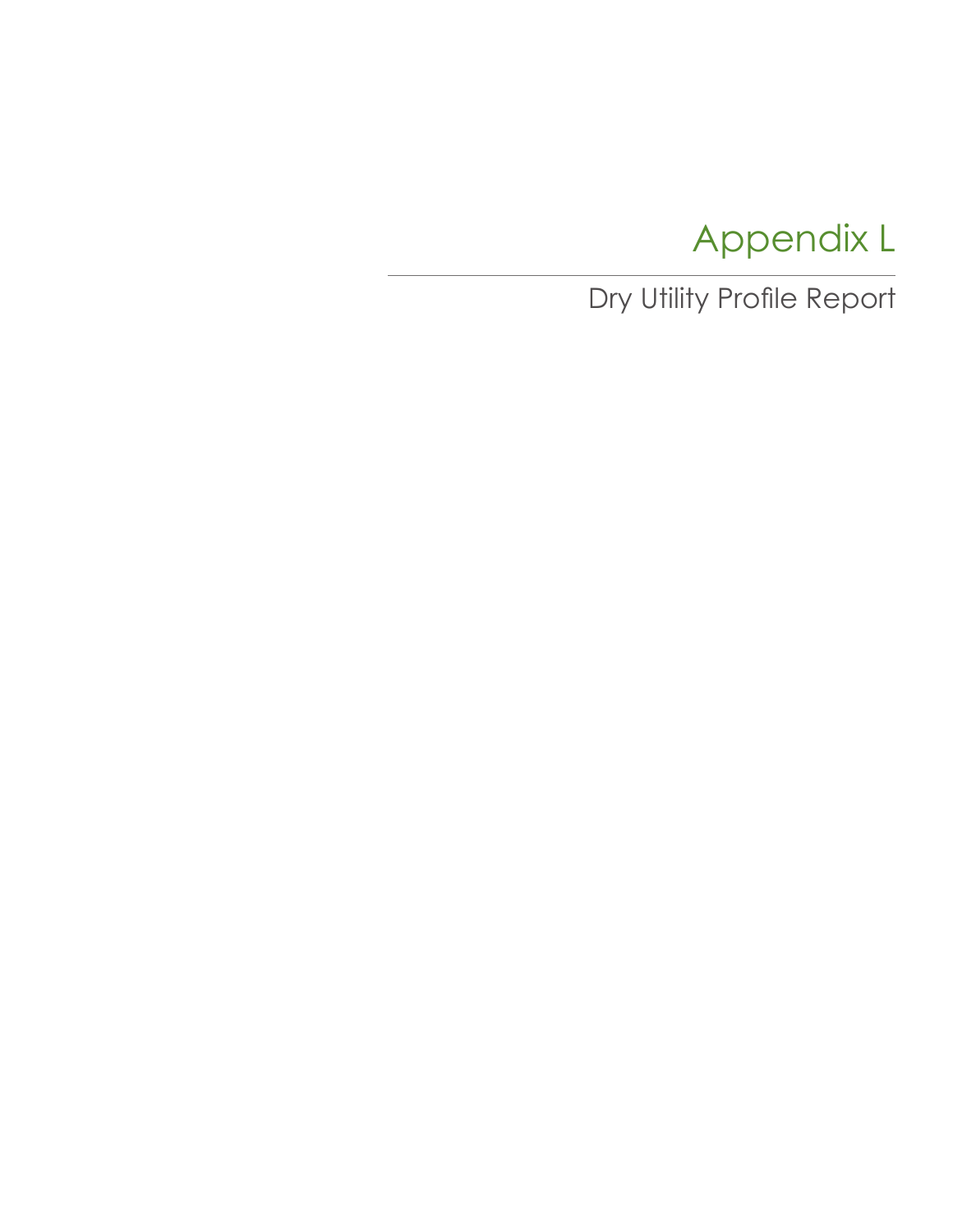## **Dry Utility Profile Report**

### Lake Elsinore Mixed Use Grand & Ortega

**January 10, 2019** 

Prepared for: Ahmad Zaki 45 Cinch Rd Bell Canyon, CA 91307 Office: (818) 601-0374

Prepared by: NV5

26835 Jefferson Ave, Suite A Murrieta, CA 92562

## NIVI5 & BUTSKO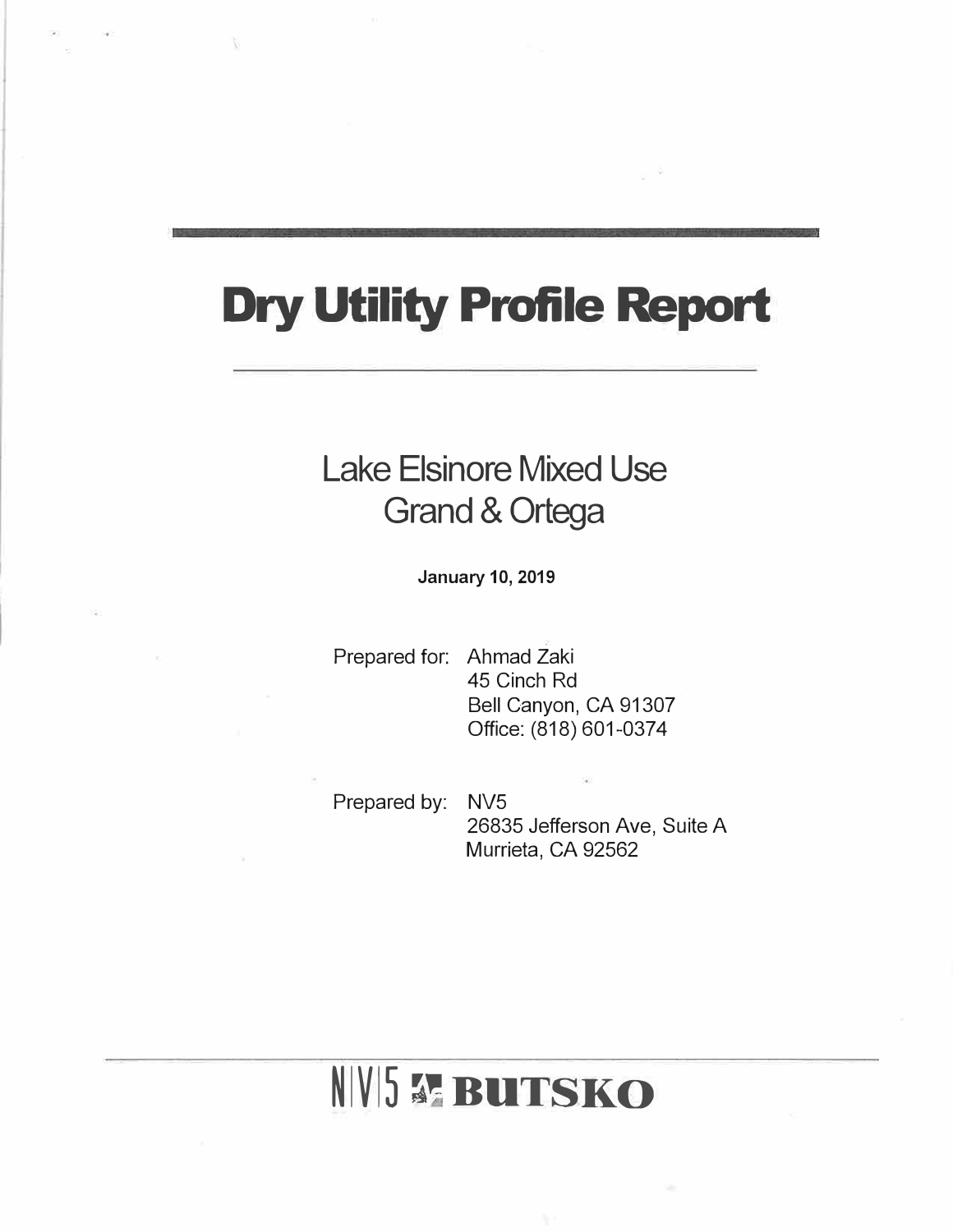## **IVIS r."- BUTSKO**  N

#### **Project Description**

This report assesses the existing conditions and the impact dry utilities have on the proposed project identified as APN 381-320-023 & 381-320- 020 in the City of Lake Elsinore.

We have addressed provisions for permanent service to your site from electric, telephone, cable television, and gas facilities. The basis of our findings is the result of a site review and the existing utility maps. These results are subject to change without notice due to unforeseeable issues, such as additional building in the general vicinity that affects how the planning of a current project evolves.

**Locating and Plotting of Existing** Dry **Utilities** - The existing underground utilities should be located and included in the preparation of all off site grading and street improvement plans. This effort may require the potholing of existing underground utilities in the area of the project. The potholing should include, but not be limited to:

1. Underground SCE, Verizon, Spectrum (CATV), and The Gas Co. Although there did not appear to be conflicts with the locations of the underground lines adjacent to the property, we would recommend potholing these facilities to confirm actual location and depths are not in conflict. While walking the site I noticed an old GTE (now Frontier) manhole lid. It may not be in direct conflict, but it should be surveyed and noted on the plans.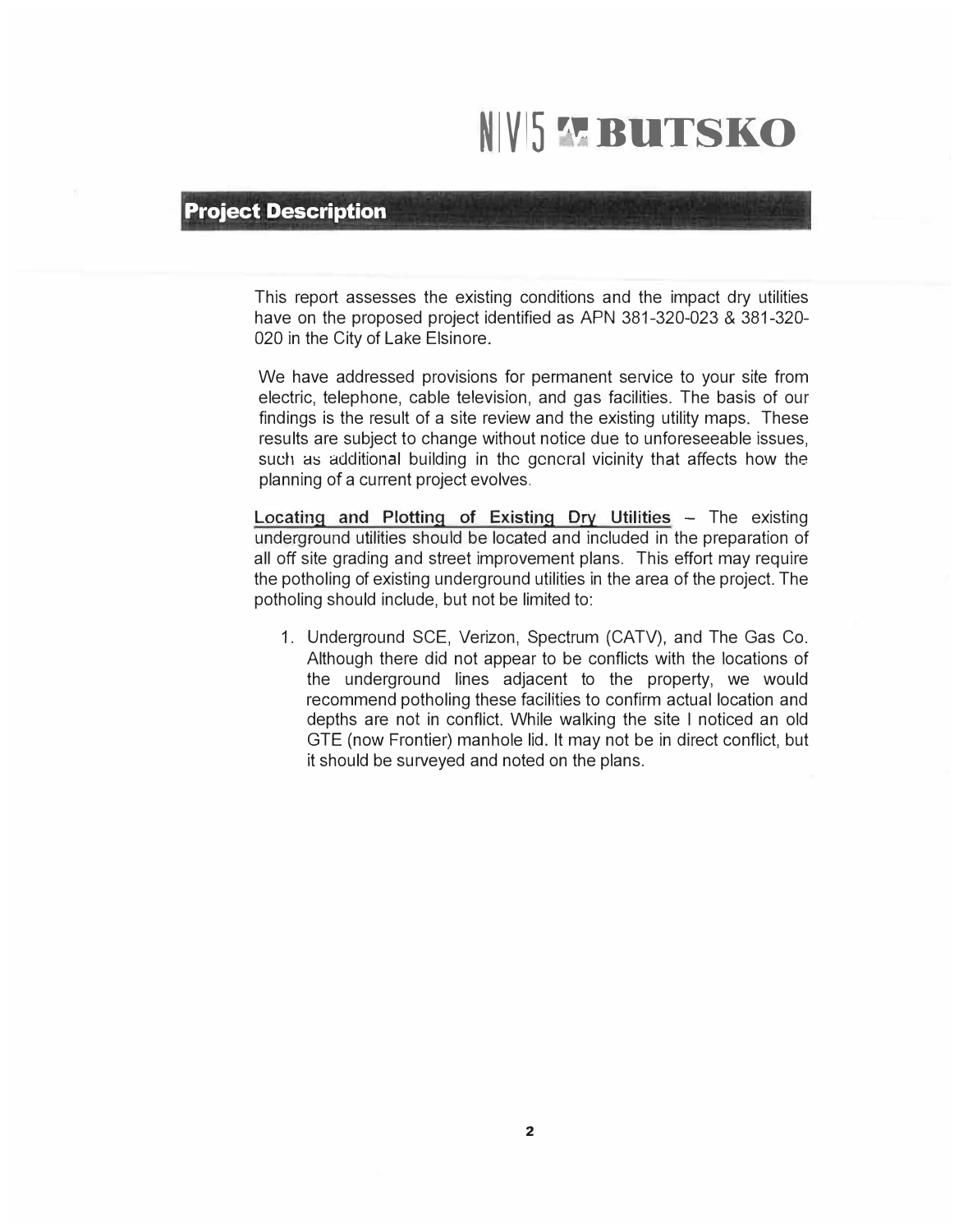# $N/V$ <sup>5</sup> *r.* **BUTSKO</del>**

#### **Serving Utilities and Existing Utility Review**

#### **SOUTHERN CALIFORNIA EDISON (SCE)**

**Existing Electric Distribution Facilities: Southern California Edison (SCE)**  will provide electric service to the project. SCE has existing overhead distribution facilities on the south side of Grand Ave along the project frontage. There is also an overhead line that runs along the western side of Ortega .Highway along the project frontage on Ortega. In addition to the facilities directly in front of the development, SCE crosses Grand Ave overhead in 3 different locations, so the developer will have to cut the street in these 3 locations in order to maintain service to the customers across the street. These facilities will likely have to be undergrounded per the conditions of approval for the project. The developer is responsible for providing all trench, conduit and substructures for these facilities. SCE (or their contractor) will place the wire once the conduit and substructures has been placed, inspected and released by SCE. All costs associated with the undergrounding will be charged to the project.

#### **Proposed Electric Distribution Facilities: Southern California Edison (SCE)**

will provide electric service to the project from the new underground system to be placed as part of the project improvements noted above. The underground design noted above will provide stubs to the property for the new transformers and services to be placed on site for the new building. The size of the transformers will depend on the serving voltage, phase, and ampacity of the electric panels. The size and location of the proposed transformers shown on the composite exhibit are based on assumed sizes and locations of the panels based on preliminary discussions with Inland Empire Survey and Engineering.

Refundable/allowance money indicated, as well as timing is based on meters being set (and bona fide load being realized) within 6 months of the Ready to Serve Date (Date SCE energizes the system if SCE installation, date first piece of cable is placed if Applicant installation).

If meters are not set within these timeframes, any upfront allowances granted will become due and payable to SCE.

#### **Verizon**

**Existing Verizon Telephone Facilities:** Verizon has existing overhead distribution facilities on one pole on the south west corner of the Grand Ave and Ortega Hwy intersection along the project frontage. These facilities will likely have to be undergrounded per the conditions of approval for the project. The developer is responsible for providing all trench, conduit and substructures for these facilities. Verizon (or their contractor) will place the wire once the conduit and substructures has